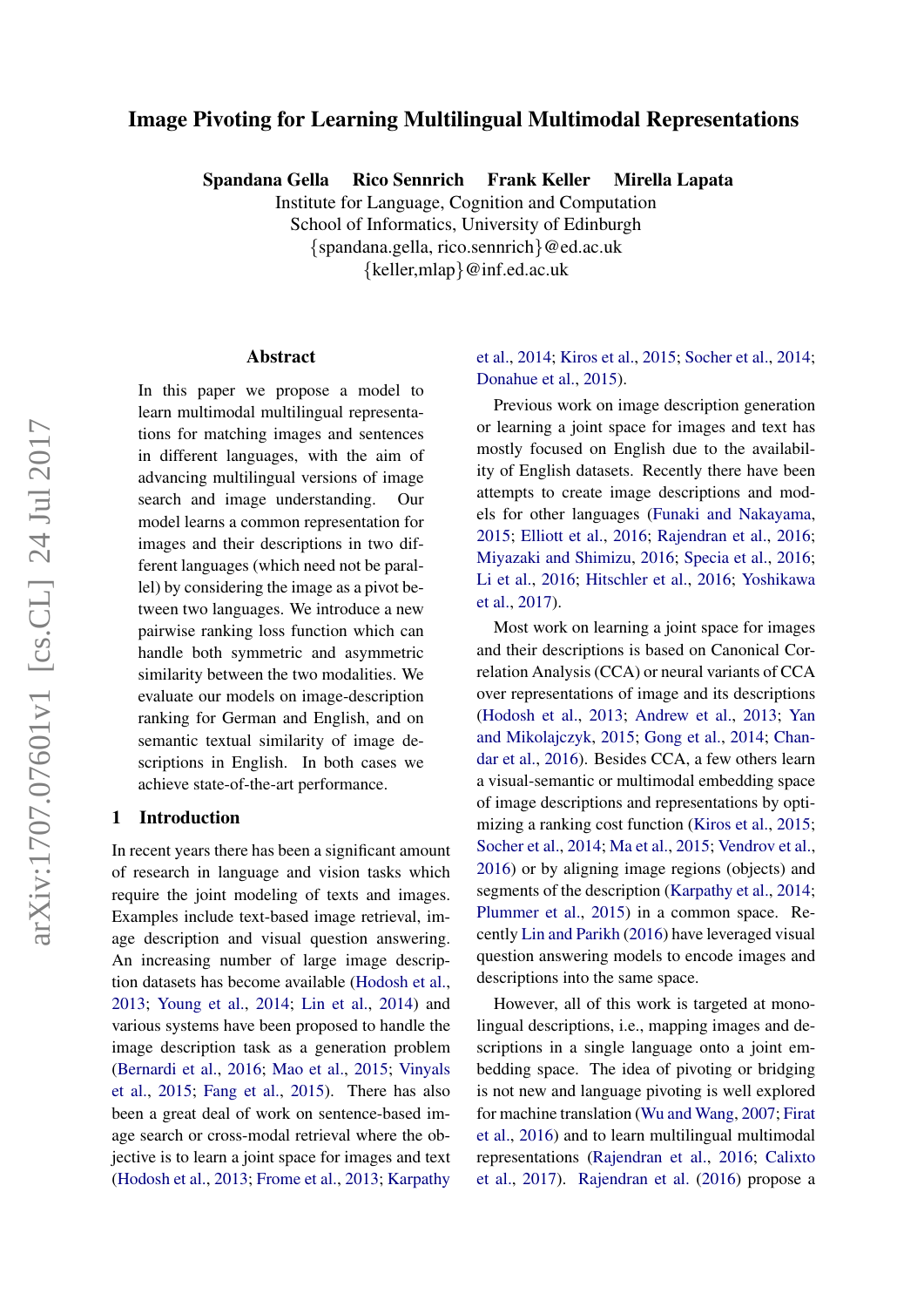<span id="page-1-0"></span>

Figure 1: Our multilingual multimodal model with image as pivot

model to learn common representations between *M* views and assume there is parallel data available between a pivot view and the remaining *M*−1 views. Their multimodal experiments are based on English as the pivot and use large parallel corpora available between languages to learn their representations.

Related to our work [Calixto et al.](#page-5-14) [\(2017\)](#page-5-14) proposed a model for creating multilingual multimodal embeddings. Our work is different from theirs in that we choose the image as the pivot and use a different similarity function. We also propose a single model for learning representations of images and multiple languages, whereas their model is language-specific.

In this paper, we learn multimodal representations in multiple languages, i.e., our model yields a joint space for images and text in multiple languages using the image as a pivot between languages. We propose a new objective function in a multitask learning setting and jointly optimize the mappings between images and text in two different languages.

## 2 Dataset

We experiment with the Multi30k dataset, a multilingual extension of Flickr30k corpus [\(Young](#page-6-0) [et al.,](#page-6-0) [2014\)](#page-6-0) consisting of English and German image descriptions [\(Elliott et al.,](#page-5-8) [2016\)](#page-5-8). The Multi30K dataset has 29k, 1k and 1k images in the train, validation and test splits respectively, and contains two types of multilingual annotations: (i) a corpus of one English description per image and its translation into German; and (ii) a corpus of five independently collected English and German descriptions per image. We use the independently collected English and German descriptions to train our models. Note that these descriptions are not translations of each other, i.e., they are not parallel, although they describe the same image.

## 3 Problem Formulation

Given an image *i* and its descriptions  $c_1$  and  $c_2$ in two different languages our aim is to learn a model which maps  $i$ ,  $c_1$  and  $c_2$  onto same common space  $\mathbb{R}^N$  (where *N* is the dimensionality of the embedding space) such that the image and its gold-standard descriptions in both languages are mapped close to each other (as shown in Figure [1\)](#page-1-0). Our model consists of the embedding functions *f<sup>i</sup>* and *f<sup>c</sup>* to encode images and descriptions and a scoring function *S* to compute the similarity between a description–image pair.

In the following we describe two models: (i) the PIVOT model that uses the image as pivot between the description in both the languages; (ii) the PAR-ALLEL model that further forces the image descriptions in both languages to be closer to each other in the joint space. We build two variants of PIVOT and PARALLEL with different similarity functions *S* to learn the joint space.

# 3.1 Multilingual Multimodal Representation Models

In both PIVOT and PARALLEL we use a deep convolutional neural network architecture (CNN) to represent the image *i* denoted by  $f_i(i) = W_i$ .  $CNN(i)$  where  $W_i$  is a learned weight matrix and *CNN*(*i*) is the image vector representation. For each language we define a recurrent neural network encoder  $f_c(c_k) = GRU(c_k)$  with gated recurrent units (GRU) activations to encode the description  $c_k$ .

In PIVOT, we use monolingual corpora from multiple languages of sentences aligned with images to learn the joint space. The intuition of this model is that an image is a universal representation across all languages, and if we constrain a sentence representation to be closer to image, sentences in different languages may also come closer. Accordingly we design a loss function as follows:

$$
loss_{pivot} = \sum_{k} \left[ \sum_{(c_k, i)} \left( \sum_{c'_k} \max\{0, \alpha - S(c_k, i) + S(c'_k, i)\} + \sum_{i'} \max\{0, \alpha - S(c_k, i) + S(c_k, i')\} \right) \right]
$$
\n(1)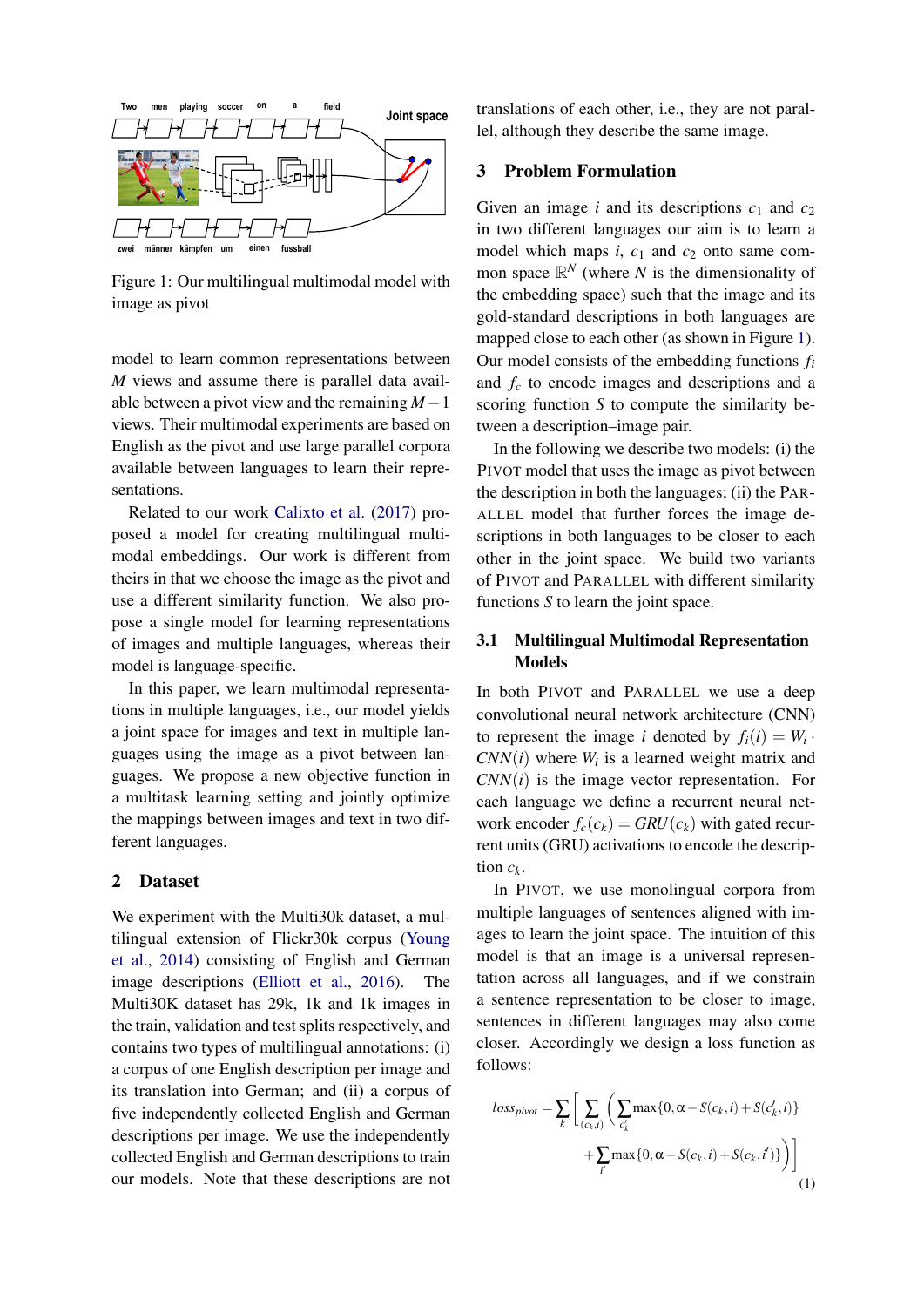where *k* stands for each language. This loss function encourages the similarity  $S(c_k, i)$  between gold-standard description  $c_k$  and image *i* to be greater than any other irrelevant description  $c'_{k}$  by a margin α. A similar loss function is useful for learning multimodal embeddings in a single language [\(Kiros et al.,](#page-5-5) [2015\)](#page-5-5). For each minibatch, we obtain invalid descriptions by selecting descriptions of other images except the current image of interest and vice-versa.

In PARALLEL, in addition to making an image similar to a description, we make multiple descriptions of the same image in different languages similar to each other, based on the assumption that these descriptions, although not parallel, share some commonalities. Accordingly we enhance the previous loss function with an additional term:

$$
loss_{para} = loss_{pivot} + \sum_{(c_1, c_2)} \left( \sum_{c'_1} \max\{0, \alpha - S(c_1, c_2) + S(c'_1, c_2) + \sum_{c'_2} \max\{0, \alpha - S(c_1, c_2) + S(c_1, c'_2)\}\right)
$$
(2)

Note that we are iterating over all pairs of descriptions  $(c_1, c_2)$ , and maximizing the similarity between descriptions of the same image and at the same time minimizing the similarity between descriptions of different images.

We learn models using two similarity functions: symmetric and asymmetric. For the former we use cosine similarity and for the latter we use the metric of [Vendrov et al.](#page-6-12) [\(2016\)](#page-6-12) which is useful for learning embeddings that maintain an order, e.g., dog and cat are more closer to pet than animal while being distinct. Such ordering is shown to be useful in building effective multimodal space of images and texts. An analogy in our setting would be two descriptions of an image are closer to the image while at the same time preserving the identity of each (which is useful when sentences describe two different aspects of the image). The similarity metric is defined as:

$$
S(a,b) = -||max(0,b-a)||^2
$$
 (3)

where *a* and *b* are embeddings of image and description.

#### 4 Experiments and Results

We test our model on the tasks of imagedescription ranking and semantic textual similarity. We work with each language separately. Since we learn embeddings for images and languages in the same semantic space, our hope is that the training data for each modality or language acts complementary data for the another modality or language, and thus helps us learn better embeddings.

Experiment Setup We sampled minibatches of size 64 images and their descriptions, and drew all negative samples from the minibatch. We trained using the Adam optimizer with learning rate 0.001, and early stopping on the validation set. Following [Vendrov et al.](#page-6-12) [\(2016\)](#page-6-12) we set the dimensionality of the embedding space and the GRU hidden layer *N* to 1024 for both English and German. We set the dimensionality of the learned word embeddings to 300 for both languages, and the margin  $\alpha$  to 0.05 and 0.2, respectively, to learn asymmetric and symmetric similarity-based em-beddings.<sup>[1](#page-2-0)</sup> We keep all hyperparameters constant across all models. We used the L2 norm to mitigate over-fitting [\(Kiros et al.,](#page-5-5) [2015\)](#page-5-5). We tokenize and truecase both English and German descriptions using the Moses Decoder scripts.[2](#page-2-1)

To extract image features, we used a convolutional neural network model trained on 1.2M images of 1000 class ILSVRC 2012 object classification dataset, a subset of ImageNet [\(Russakovsky](#page-6-16) [et al.,](#page-6-16) [2015\)](#page-6-16). Specifically, we used VGG 19-layer CNN architecture and extracted the activations of the penultimate fully connected layer to obtain features for all images in the dataset [\(Simonyan](#page-6-17) [and Zisserman,](#page-6-17) [2015\)](#page-6-17). We use average features from 10 crops of the re-scaled images. $3$ 

Baselines As baselines we use monolingual models, i.e., models trained on each language separately. Specifically, we use Visual Semantic Embeddings (VSE) of [Kiros et al.](#page-5-5) [\(2015\)](#page-5-5) and Order Embeddings (OE) of [Vendrov et al.](#page-6-12) [\(2016\)](#page-6-12). We

We call the symmetric similarity variants of our models as PIVOT-SYM and PARALLEL-SYM, and the asymmetric variants PIVOT-ASYM and PARALLEL-ASYM.

<span id="page-2-0"></span><sup>&</sup>lt;sup>1</sup>We constrain the embeddings of descriptions and images to have non-negative entries when using asymmetric similarity by taking their absolute value.

<span id="page-2-1"></span><sup>2</sup>[https://github.com/moses-smt/mosesdecoder/](https://github.com/moses-smt/mosesdecoder/tree/master/scripts) [tree/master/scripts](https://github.com/moses-smt/mosesdecoder/tree/master/scripts)

<span id="page-2-2"></span><sup>3</sup>We rescale images so that the smallest side is 256 pixels wide, we take  $224 \times 224$  crops from the corners, center, and their horizontal reflections to get 10 crops for the image.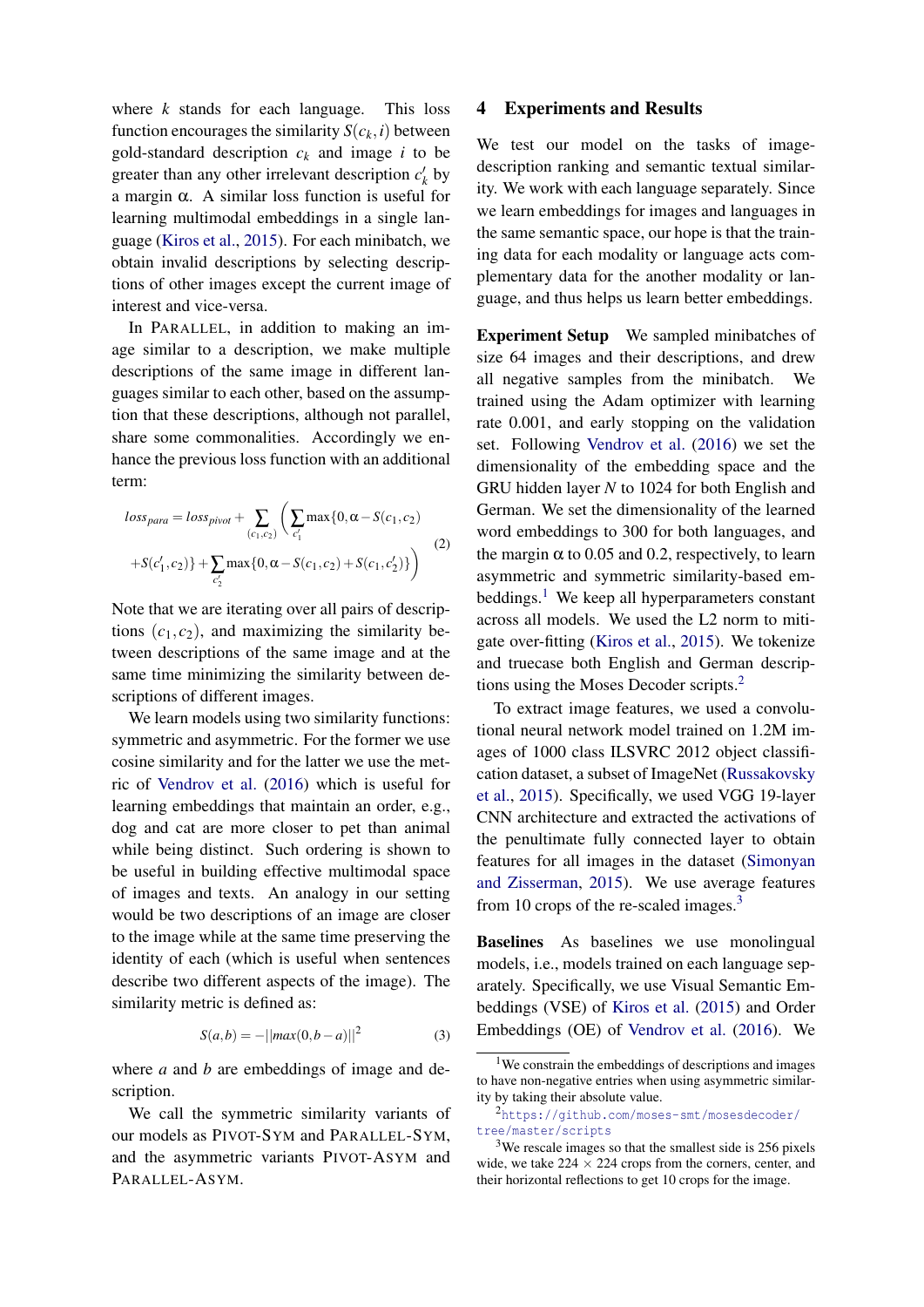<span id="page-3-1"></span>

| System                              | Text to Image |      |                | Image to Text |      |  |  |
|-------------------------------------|---------------|------|----------------|---------------|------|--|--|
|                                     | R@1R@5R@10Mr  |      |                | R@1R@5R@10Mr  |      |  |  |
| $VSE$ (Kiros et al., 2015)          | 23.3 53.6     | 65.8 | - 5            | 31.6 60.4     | 72.7 |  |  |
| OE (Vendrov et al., 2016) 25.8 56.5 |               | 67.8 | $\overline{4}$ | 34.8 63.7     | 74.8 |  |  |
| PIVOT-SYM                           | 235 534       | 65.8 | - 5            | 31.6 61.2     | 73.8 |  |  |
| PARALLEL-SYM                        | 24.7 53.9     | 65.7 | -5             | 31 7 62 4     | 74 1 |  |  |
| PIVOT-ASYM                          | 26.2 56.4     | 68.4 | $\overline{4}$ | 33.8 62.8     | 75.2 |  |  |
| PARALLEL-ASYM                       | 27.1 56.2     | 66 9 | $\overline{4}$ | 31 5 61 4     | 74 7 |  |  |

System Text to Image Image to Text  $\frac{\sqrt{R@1 R@5 R@10 Mr}}{20.3 47.2 60.1 6} \frac{\sqrt{R@1 R@5 R@10 Mr}}{29.3 58.1 71.8 4}$ VSE [\(Kiros et al.,](#page-5-5) [2015\)](#page-5-5) 20.3 47.2 OE [\(Vendrov et al.,](#page-6-12) [2016\)](#page-6-12) 21.0 48.5 60.4 6 26.8 57.5 70.9 4<br>PIVOT-SYM 20.3 46.4 59.2 6 26.9 56.6 70.0 4 PIVOT-SYM 20.3 46.4 59.2 6 PARALLEL-SYM 20.9 46.9 59.3 6 28.2 57.7 71.3 4<br>PIVOT-ASYM 22.5 49.3 61.7 6 28.2 61.9 73.4 3  $61.7$   $6$   $28.2$   $61.9$   $73.4$  3<br> $62.3$  5  $30.2$   $60.4$   $72.8$  3 <sup>P</sup>ARALLEL-ASYM 21.8 50.5 62.3 5 30.2 60.4 72.8 <sup>3</sup>

Table 1: Image-description ranking results of English on Flickr30k test data.

Table 2: Image-description ranking results of German on Flickr30k test data.

<span id="page-3-2"></span>

| Image | Descriptions                                                                                                                             |                   |      | Image Rank |  |  |
|-------|------------------------------------------------------------------------------------------------------------------------------------------|-------------------|------|------------|--|--|
|       |                                                                                                                                          | OE PIVOT PARALLEL |      |            |  |  |
|       | 2 Menschen auf der Straße mit Megafon                                                                                                    | 141               | 37   | 6          |  |  |
|       | two people in blue shirts are outside with a bullhorn                                                                                    | 85                |      |            |  |  |
|       | ein Verkäufer mit weißem Hut und blauem Hemd, verkauft Kartoffeln oder 36 1<br>ähnliches an Männer und Frauen                            |                   |      |            |  |  |
|       | at an outdoor market, a small group of people stoop to buy potatoes from a 24<br>street vendor, who has his goods laid out on the ground |                   | - 2. |            |  |  |

Table 3: The rank of the gold-standard image when using each German and English descriptions as a query on models trained using asymmetric similarity.

use a publicly available implementation to train both VSE and OE.<sup>[4](#page-3-0)</sup>

## 4.1 Image-Description Ranking Results

To evaluate the multimodal multilingual embeddings, we report results on an image-description ranking task. Given a query in the form of a description or an image, the task its to retrieve all images or descriptions sorted based on the relevance. We use the standard ranking evaluation metrics of recall at position  $k$  ( $R@K$ , where higher is better) and median rank (Mr, where lower is better) to evaluate our models. We report results for both English and German descriptions. Note that we have one single model for both languages.

In Tables [1](#page-3-1) and [2](#page-3-1) we present the ranking results of the baseline models of [Kiros et al.](#page-5-5) [\(2015\)](#page-5-5) and [Vendrov et al.](#page-6-12) [\(2016\)](#page-6-12) and our proposed PIVOT and PARALLEL models. We do not compare our image-description ranking results with [Calixto](#page-5-14) [et al.](#page-5-14) [\(2017\)](#page-5-14) since they report results on half of validation set of Multi30k whereas our results are on the publicly available test set of Multi30k. For English, PIVOT with asymmetric similarity is either competitive or better than monolingual models

and symmetric similarity, especially in the  $R@10$ category it obtains state-of-the-art. For German, both PIVOT and PARALLEL with the asymmetric scoring function outperform monolingual models and symmetric similarity. We also observe that the German ranking experiments benefit the most from the multilingual signal. A reason for this could be that the German description corpus has many singleton words (more than 50% of the vocabulary) and English description mapping might have helped in learning better semantic embeddings. These results suggest that the multilingual signal could be used to learn better multimodal embeddings, irrespective of the language. Our results also show that the asymmetric scoring function can help learn better embeddings. In Table [3](#page-3-2) we present a few examples where PIVOT-ASYM and PARALLEL-ASYM models performed better on both the languages compared to baseline order embedding model even using descriptions of very different lengths as queries.

#### 4.2 Semantic Textual Similarity Results

In the semantic textual similarity task (STS), we use the textual embeddings from our model to compute the similarity between a pair of sen-

<span id="page-3-0"></span><sup>4</sup><https://github.com/ivendrov/order-embedding>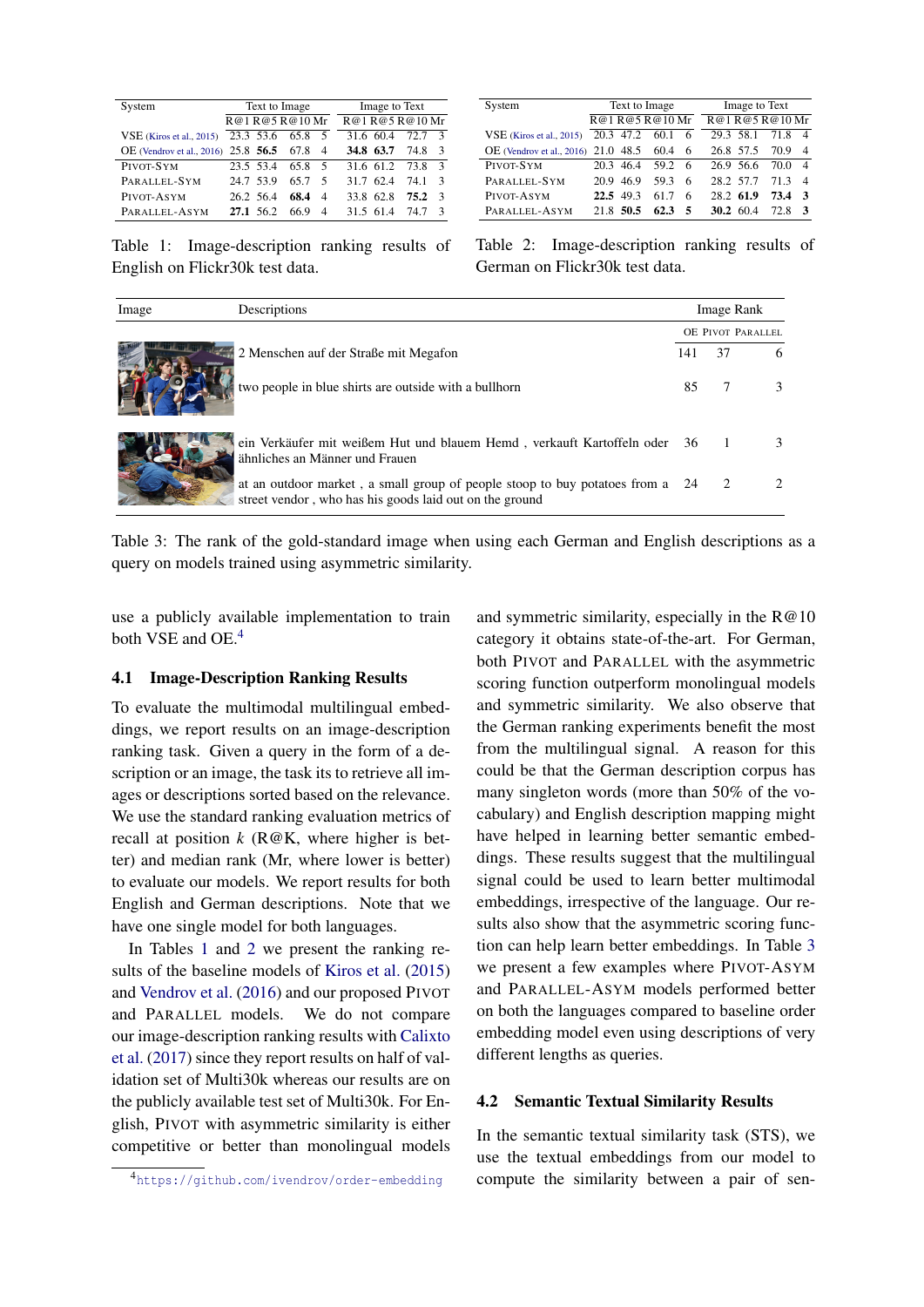<span id="page-4-0"></span>

| Model                        | VF    | 2012 2014 2015 |
|------------------------------|-------|----------------|
| <b>Shared Task Baseline</b>  |       | 29.9 51.3 60.4 |
| <b>STS Best System</b>       |       | 87.3 83.4 86.4 |
| GRAN (Wieting et al., 2017)  |       | 83.7 84.5 85.0 |
| MLMME (Calixto et al., 2017) | VGG19 | $-72.779.7$    |
| $VSE$ (Kiros et al., 2015)   | VGG19 | 80.6 82.7 89.6 |
| OE (Vendrov et al., 2016)    | VGG19 | 82.2 84.1 90.8 |
| PIVOT-SYM                    | VGG19 | 80.5 81.8 89.2 |
| PARALLEL-SYM                 | VGG19 | 82.0 81.4 90.4 |
| PIVOT-ASYM                   | VGG19 | 83.1 83.8 90.3 |
| PARALLEL-ASYM                | VGG19 | 84.6 84.5 91.5 |

Table 4: Results on Semantic Textual Similarity Image datasets (Pearson's  $r \times 100$ ). Our systems that performed better than best reported shared task scores are in bold.

tences (image descriptions in this case). We evaluate on video task from STS-2012 and image tasks from STS-2014, STS-2015 [\(Agirre et al.](#page-5-15) [2012,](#page-5-15) [Agirre et al.](#page-5-16) [2014,](#page-5-16) [Agirre et al.](#page-5-17) [2015\)](#page-5-17). The video descriptions in the STS-2012 task are from the MSR video description corpus [\(Chen and](#page-5-18) [Dolan,](#page-5-18) [2011\)](#page-5-18) and the image descriptions in STS-2014 and 2015 are from UIUC PASCAL dataset [\(Rashtchian et al.,](#page-6-19) [2010\)](#page-6-19).

In Table [4,](#page-4-0) we present the Pearson correlation coefficients of our model predicted scores with the gold-standard similarity scores provided as part of the STS image/video description tasks. We compare with the best reported scores for the STS shared tasks, achieved by MLMME [\(Cal](#page-5-14)[ixto et al.,](#page-5-14) [2017\)](#page-5-14), paraphrastic sentence embeddings [\(Wieting et al.,](#page-6-18) [2017\)](#page-6-18), visual semantic embeddings [\(Kiros et al.,](#page-5-5) [2015\)](#page-5-5), and order embeddings [\(Vendrov et al.,](#page-6-12) [2016\)](#page-6-12). The shared task baseline is computed based on word overlap and is high for both the 2014 and the 2015 dataset, indicating that there is substantial lexical overlap between the STS image description datasets. Our models outperform both the baseline system and the best system submitted to the shared task. For the 2012 video paraphrase corpus, our multilingual methods performed better than the monolingual methods showing that similarity across paraphrases can be learned using multilingual signals. Similarly, [Wieting et al.](#page-6-18) [\(2017\)](#page-6-18) have reported to learn better paraphrastic sentence embeddings with multilingual signals. Overall, we observe that models learned using the asymmetric scoring function outperform the state-of-theart on these datasets, suggesting that multilingual

<span id="page-4-1"></span>

| S1                            | S2.                                                                  | GT Pred |
|-------------------------------|----------------------------------------------------------------------|---------|
| concrete.                     | Black bird standing on Blue bird standing on 1.0 4.2<br>green grass. |         |
|                               | Two zebras are playing. Zebras are socializing. 4.2 1.2              |         |
| rounded up by a dog. by a dog | Three goats are being Three goats are chased 4.6 4.5                 |         |
|                               | A man is folding paper. A woman is slicing a 0.6 0.6<br>pepper.      |         |

Table 5: Example sentences with gold-standard semantic textual similarity score and the predicted score using our best performing PARALLEL-ASYM model.

sharing is beneficial. Although the task has nothing to do German, because our models can make use of datasets from different languages, we were able to train on significantly larger training dataset of approximately 145k descriptions. [Calixto et al.](#page-5-14) [\(2017\)](#page-5-14) also train on a larger dataset like ours, but could not exploit this to their advantage. In Table [5](#page-4-1) we present the example sentences with the highest and lowest difference between gold-standard and predicted semantic textual similarity scores using our best performing PARALLEL-ASYM model.

## 5 Conclusions

We proposed a new model that jointly learns multilingual multimodal representations using the image as a pivot between languages. We introduced new objective functions that can exploit similarities between images and descriptions across languages. We obtained state-of-the-art results on two tasks: image-description ranking and semantic textual similarity. Our results suggest that exploiting multilingual and multimodal resources can help in learning better semantic representations.

## Acknowledgments

This work greatly benefited from discussions with Siva Reddy and Desmond Elliot. The authors would like to thank the anonymous reviewers for their helpful comments. The authors gratefully acknowledge the support of the European Research Council (Lapata: award number 681760).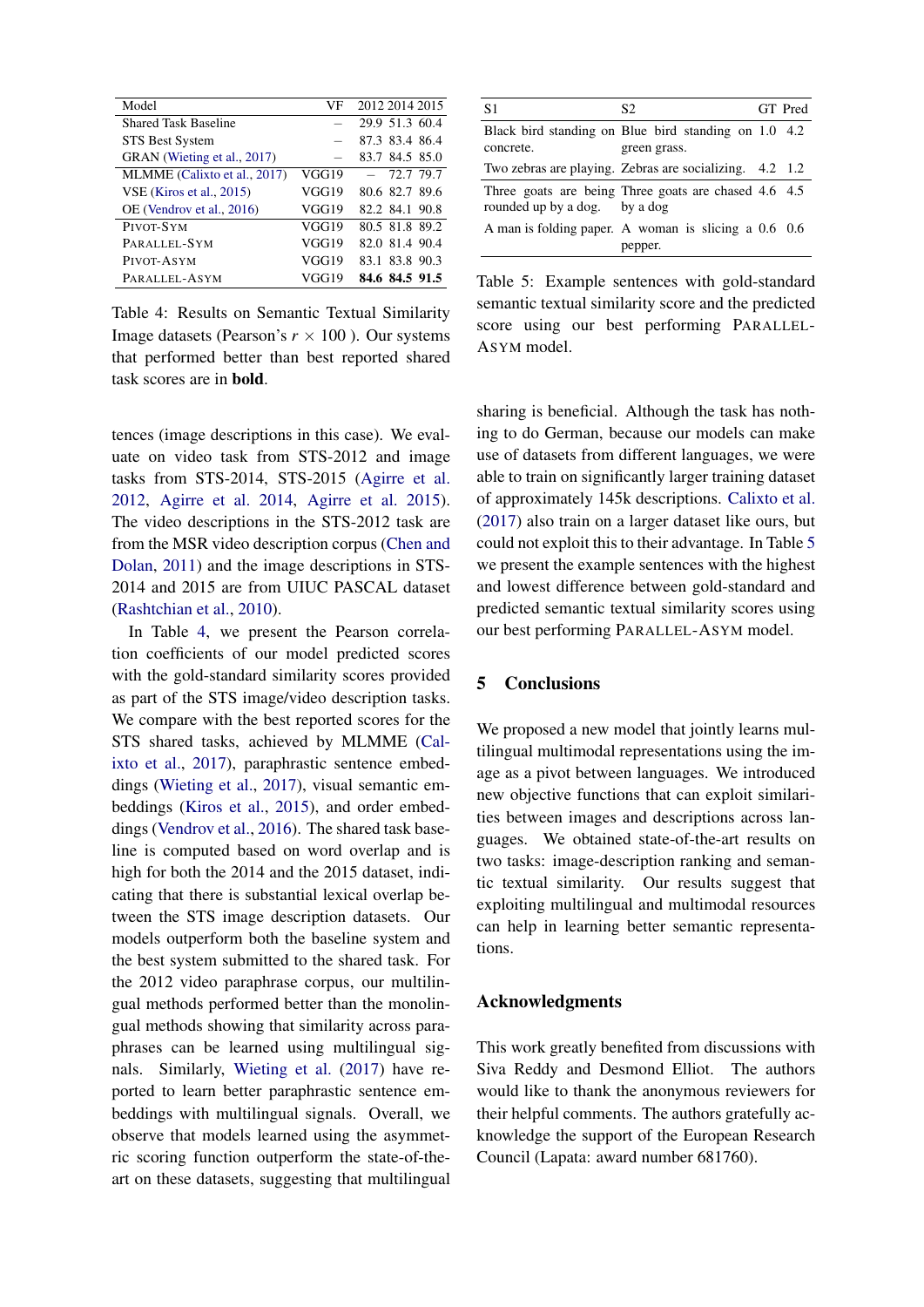## References

- <span id="page-5-16"></span>Eneko Agirre, Carmen Banea, Claire Cardie, Daniel Cer, Mona Diab, Aitor Gonzalez-Agirre, Weiwei Guo, Rada Mihalcea, German Rigau, and Janyce Wiebe. 2014. Semeval-2014 task 10: Multilingual semantic textual similarity. In *Proceedings of the 8th international workshop on semantic evaluation (SemEval 2014)*, pages 81–91. Association for Computational Linguistics.
- <span id="page-5-17"></span>Eneko Agirre, Carmen Baneab, Claire Cardiec, Daniel Cerd, Mona Diabe, Aitor Gonzalez-Agirrea, Weiwei Guof, Inigo Lopez-Gazpioa, Montse Maritxalara, Rada Mihalceab, et al. 2015. Semeval-2015 task 2: Semantic textual similarity, english, spanish and pilot on interpretability. In *Proceedings of the 9th international workshop on semantic evaluation (SemEval 2015)*, pages 252–263.
- <span id="page-5-15"></span>Eneko Agirre, Mona Diab, Daniel Cer, and Aitor Gonzalez-Agirre. 2012. Semeval-2012 task 6: A pilot on semantic textual similarity. In *Proceedings of the First Joint Conference on Lexical and Computational Semantics-Volume 1: Proceedings of the main conference and the shared task, and Volume 2: Proceedings of the Sixth International Workshop on Semantic Evaluation*, pages 385–393. Association for Computational Linguistics.
- <span id="page-5-10"></span>Galen Andrew, Raman Arora, Jeff A. Bilmes, and Karen Livescu. 2013. Deep canonical correlation analysis. In *Proceedings of the 30th International Conference on Machine Learning, ICML 2013, Atlanta, GA, USA, 16-21 June 2013*, pages 1247–1255.
- <span id="page-5-1"></span>Raffaella Bernardi, Ruket Cakici, Desmond Elliott, Aykut Erdem, Erkut Erdem, Nazli Ikizler-Cinbis, Frank Keller, Adrian Muscat, and Barbara Plank. 2016. Automatic description generation from images: A survey of models, datasets, and evaluation measures. *Journal of Artifical Intelligence Research*, 55:409–442.
- <span id="page-5-14"></span>Iacer Calixto, Qun Liu, and Nick Campbell. 2017. Multilingual multi-modal embeddings for natural language processing. *arXiv preprint arXiv:1702.01101*.
- <span id="page-5-12"></span>Sarath Chandar, Mitesh M. Khapra, Hugo Larochelle, and Balaraman Ravindran. 2016. Correlational neural networks. *Neural Computation*, 28(2):257–285.
- <span id="page-5-18"></span>David L Chen and William B Dolan. 2011. Collecting highly parallel data for paraphrase evaluation. In *Proceedings of the 49th Annual Meeting of the Association for Computational Linguistics: Human Language Technologies-Volume 1*, pages 190–200. Association for Computational Linguistics.
- <span id="page-5-6"></span>Jeffrey Donahue, Lisa Anne Hendricks, Sergio Guadarrama, Marcus Rohrbach, Subhashini Venugopalan, Kate Saenko, and Trevor Darrell. 2015. Long-term recurrent convolutional networks for visual recognition and description. In *Proceedings of the IEEE*

*conference on computer vision and pattern recognition*, pages 2625–2634.

- <span id="page-5-8"></span>Desmond Elliott, Stella Frank, Khalil Sima'an, and Lucia Specia. 2016. Multi30k: Multilingual englishgerman image descriptions. In *Proceedings of the 5th Workshop on Vision and Language, hosted by the 54th Annual Meeting of the Association for Computational Linguistics, VL@ACL 2016, August 12, Berlin, Germany*.
- <span id="page-5-2"></span>Hao Fang, Saurabh Gupta, Forrest Iandola, Rupesh K Srivastava, Li Deng, Piotr Dollar, Jianfeng Gao, Xi- ´ aodong He, Margaret Mitchell, John C Platt, et al. 2015. From captions to visual concepts and back. In *Proceedings of the IEEE Conference on Computer Vision and Pattern Recognition*, pages 1473–1482.
- <span id="page-5-13"></span>Orhan Firat, Baskaran Sankaran, Yaser Al-Onaizan, Fatos T. Yarman-Vural, and Kyunghyun Cho. 2016. Zero-resource translation with multi-lingual neural machine translation. In *Proceedings of the 2016 Conference on Empirical Methods in Natural Language Processing, EMNLP 2016, Austin, Texas, USA, November 1-4, 2016*, pages 268–277.
- <span id="page-5-3"></span>Andrea Frome, Greg S Corrado, Jon Shlens, Samy Bengio, Jeff Dean, Tomas Mikolov, et al. 2013. Devise: A deep visual-semantic embedding model. In *Advances in neural information processing systems*, pages 2121–2129.
- <span id="page-5-7"></span>Ruka Funaki and Hideki Nakayama. 2015. Imagemediated learning for zero-shot cross-lingual document retrieval. In *Proceedings of the Conference on Empirical Methods in Natural Language Processing (EMNLP), Lisbon, Portugal*.
- <span id="page-5-11"></span>Yunchao Gong, Liwei Wang, Micah Hodosh, Julia Hockenmaier, and Svetlana Lazebnik. 2014. Improving image-sentence embeddings using large weakly annotated photo collections. In *European Conference on Computer Vision*, pages 529–545. Springer.
- <span id="page-5-9"></span>Julian Hitschler, Shigehiko Schamoni, and Stefan Riezler. 2016. Multimodal pivots for image caption translation. In *Proceedings of the 54th Annual Meeting of the Association for Computational Linguistics, ACL 2016, August 7-12, 2016, Berlin, Germany, Volume 1: Long Papers*.
- <span id="page-5-0"></span>Micah Hodosh, Peter Young, and Julia Hockenmaier. 2013. Framing image description as a ranking task: Data, models and evaluation metrics. *Journal of Artificial Intelligence Research*, 47:853–899.
- <span id="page-5-4"></span>Andrej Karpathy, Armand Joulin, and Fei Fei F Li. 2014. Deep fragment embeddings for bidirectional image sentence mapping. In *Advances in neural information processing systems*, pages 1889–1897.
- <span id="page-5-5"></span>Ryan Kiros, Ruslan Salakhutdinov, and Richard S Zemel. 2015. Unifying visual-semantic embeddings with multimodal neural language models. *Transactions of the Association for Computational Linguistics*.